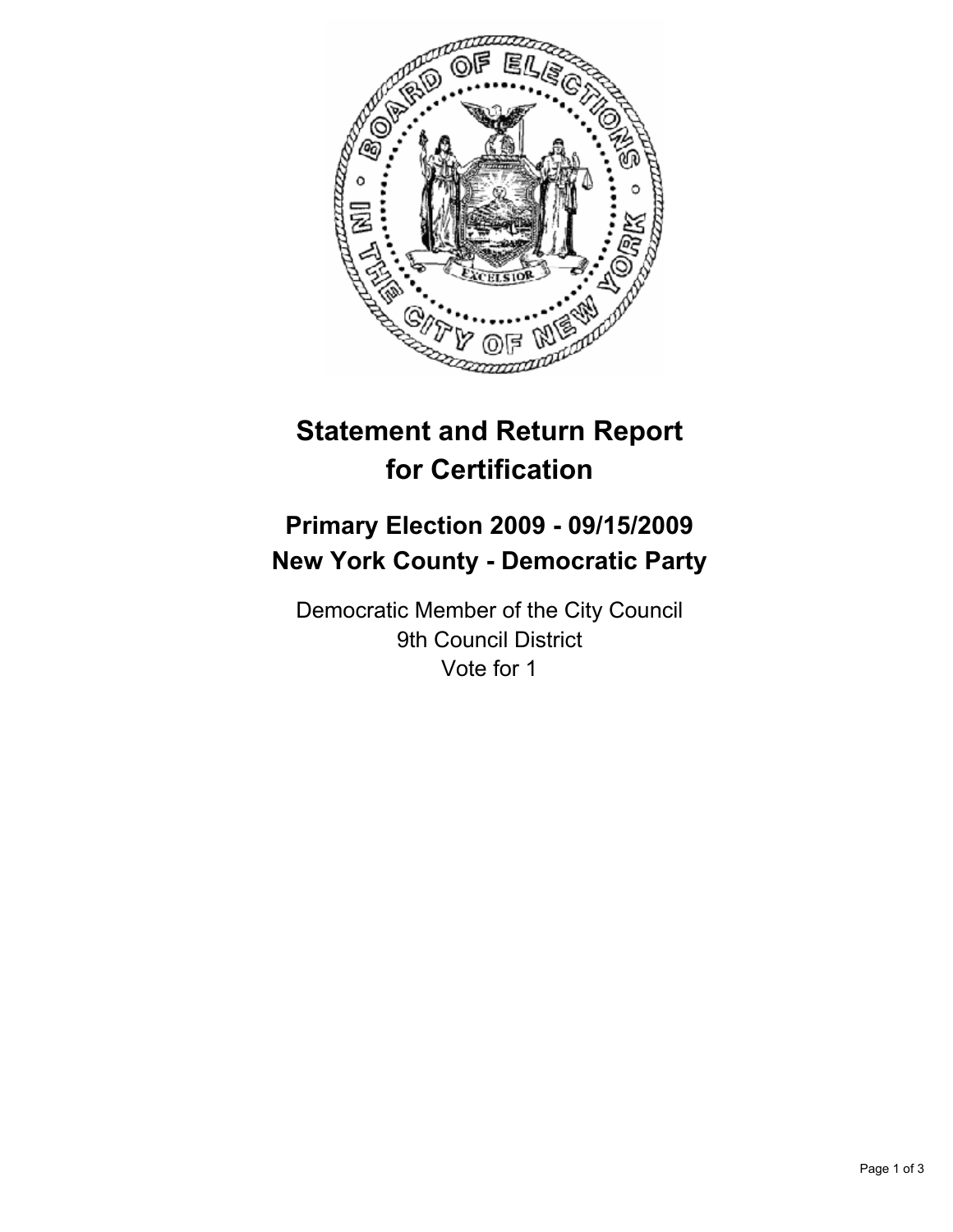

## **Assembly District 67**

| <b>EMERGENCY</b>       | 0  |
|------------------------|----|
| ABSENTEE/MILITARY      | 2  |
| AFFIDAVIT              | 0  |
| <b>CARLTON BERKLEY</b> | 9  |
| LANDON C DAIS          | 12 |
| <b>INEZ E DICKENS</b>  | 48 |
| <b>Total Votes</b>     | 69 |

#### **Assembly District 68**

| <b>EMERGENCY</b>       | 3     |
|------------------------|-------|
| ABSENTEE/MILITARY      | 47    |
| <b>AFFIDAVIT</b>       | 18    |
| <b>CARLTON BERKLEY</b> | 302   |
| LANDON C DAIS          | 311   |
| <b>INEZ E DICKENS</b>  | 990   |
| <b>Total Votes</b>     | 1.603 |

#### **Assembly District 69**

| <b>GEORGE PATAKI (WRITE-IN)</b><br><b>Total Votes</b> | 3,691 |
|-------------------------------------------------------|-------|
|                                                       |       |
| DAVID MAMET (WRITE-IN)                                |       |
| <b>INEZ E DICKENS</b>                                 | 2,623 |
| LANDON C DAIS                                         | 686   |
| <b>CARLTON BERKLEY</b>                                | 380   |
| <b>AFFIDAVIT</b>                                      | 55    |
| ABSENTEE/MILITARY                                     | 108   |
| <b>EMERGENCY</b>                                      | 69    |

## **Assembly District 70**

| <b>EMERGENCY</b>       | 6     |
|------------------------|-------|
| ABSENTEE/MILITARY      | 184   |
| AFFIDAVIT              | 74    |
| <b>CARLTON BERKLEY</b> | 704   |
| LANDON C DAIS          | 1,435 |
| <b>INEZ E DICKENS</b>  | 3,700 |
| <b>Total Votes</b>     | 5.839 |

## **Assembly District 71**

| <b>Total Votes</b>     | 1.493 |
|------------------------|-------|
| <b>INEZ E DICKENS</b>  | 1,069 |
| LANDON C DAIS          | 204   |
| <b>CARLTON BERKLEY</b> | 220   |
| AFFIDAVIT              | 12    |
| ABSENTEE/MILITARY      | 59    |
| <b>EMERGENCY</b>       | 0     |